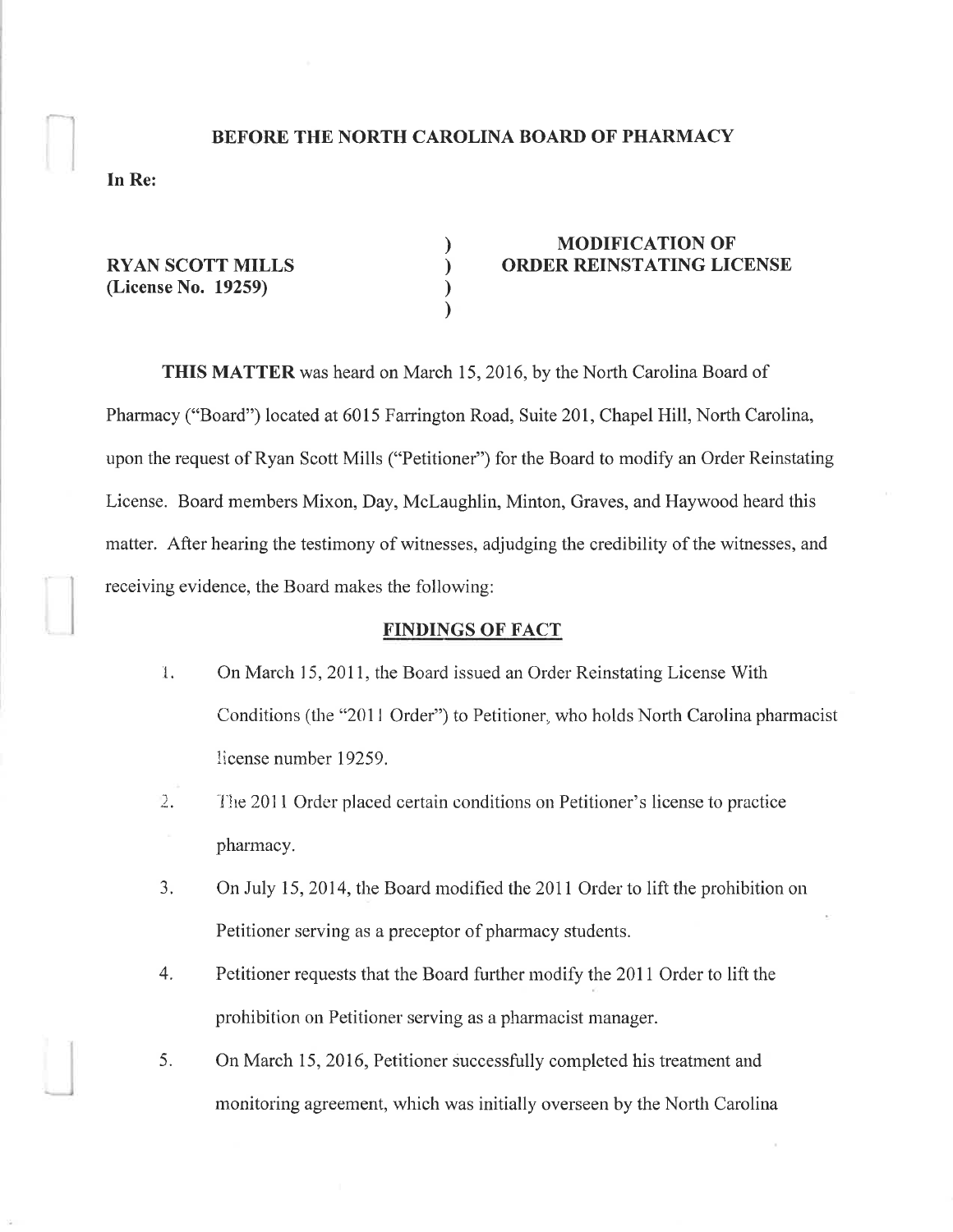Pharmacist Recovery Network and more recently overseen by the North Carolina Physicians Health Program ("NCPHP").

- 6. NCPHP supports this modification of Petitioner's 2011 Order.
- 7. The Board has received no complaint concerning Petitioner's practice as <sup>a</sup> pharmacist since his license was reinstated by the 2011 Order.

## CONCLUSIONS OF LAW

Petitioner has demonstrated that, with additional modification to the 2011 Order, he will continue to practice pharmacy with reasonable care, safety, and competence.

IT IS THEREFORE ORDERED that Petitioner's 2011 Order is amended to lift the condition that he not serve as a pharmacist-manager.

This is the 15th day of March,20l6.

NORTH CAROLINA BOARD OF PHARMACY

By: Jack W. Campbell IV **Executive Director**